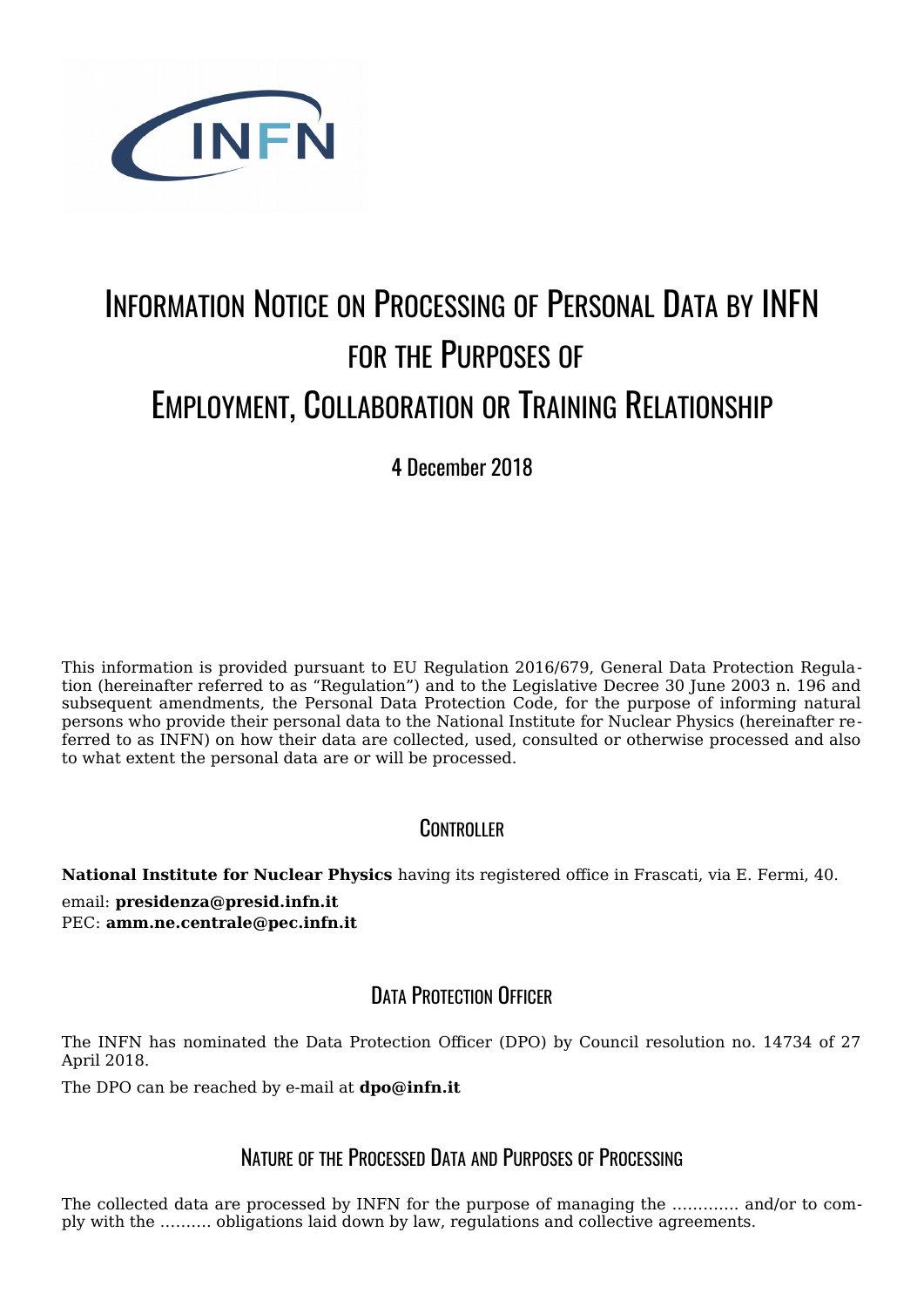

Special categories of personal data, such those revealing …….., are processed in so far as necessary for the sole purpose of fulfilling the obligations of the controller on matters relating to:

- ……………………………………………….,

- ………………………………………………..

The provision of personal data is necessary for complying with the aforementioned obligations and failing to provide them will result in the impossibility to comply with them.

Any other and additional data may be processed solely where the data subjects have given their explicit consent

#### PROCESSING METHODS

The INFN processes personal data, also by electronic or by automated means, in compliance with the principles set out in art.6 of the EU Regulation 2016/679.

The processing is carried out at:

- ………………………………………………. , - ………………………………………………. .

The data may be processed by INFN employees or collaborators or by third parties expressly nominated as responsible for the processing and they will not be communicated to third parties nor will be disseminated except where it is consented by national or European law.

The INFN does not carry out automated decision-making processes, nor profiling using the collected personal data.

#### DATA RECIPIENTS

For compliance with legal obligations on matters concerning …………., the INFN shall comunicate the personal data to the responsible Authorities and Public Institutes, such as:

- ………………………………………………. ,

- ………………………………………………. .

In order to enable higher levels of professional and extra-professional protection of the personnel, personal data may also be transmitted to ………………………

#### TRANSFER OF DATA ABROAD

Where necessary, personal data may be transferred to third Countries or to international organizations for the purpose of fulfilling the obligations resulting from the contract of ……………..

### DATA RETENTION PERIOD

The INFN processes the personal data collected from each data subject concerned in order to …………….., and also, subsequently, in accordance with the provisions of the EU Regulation